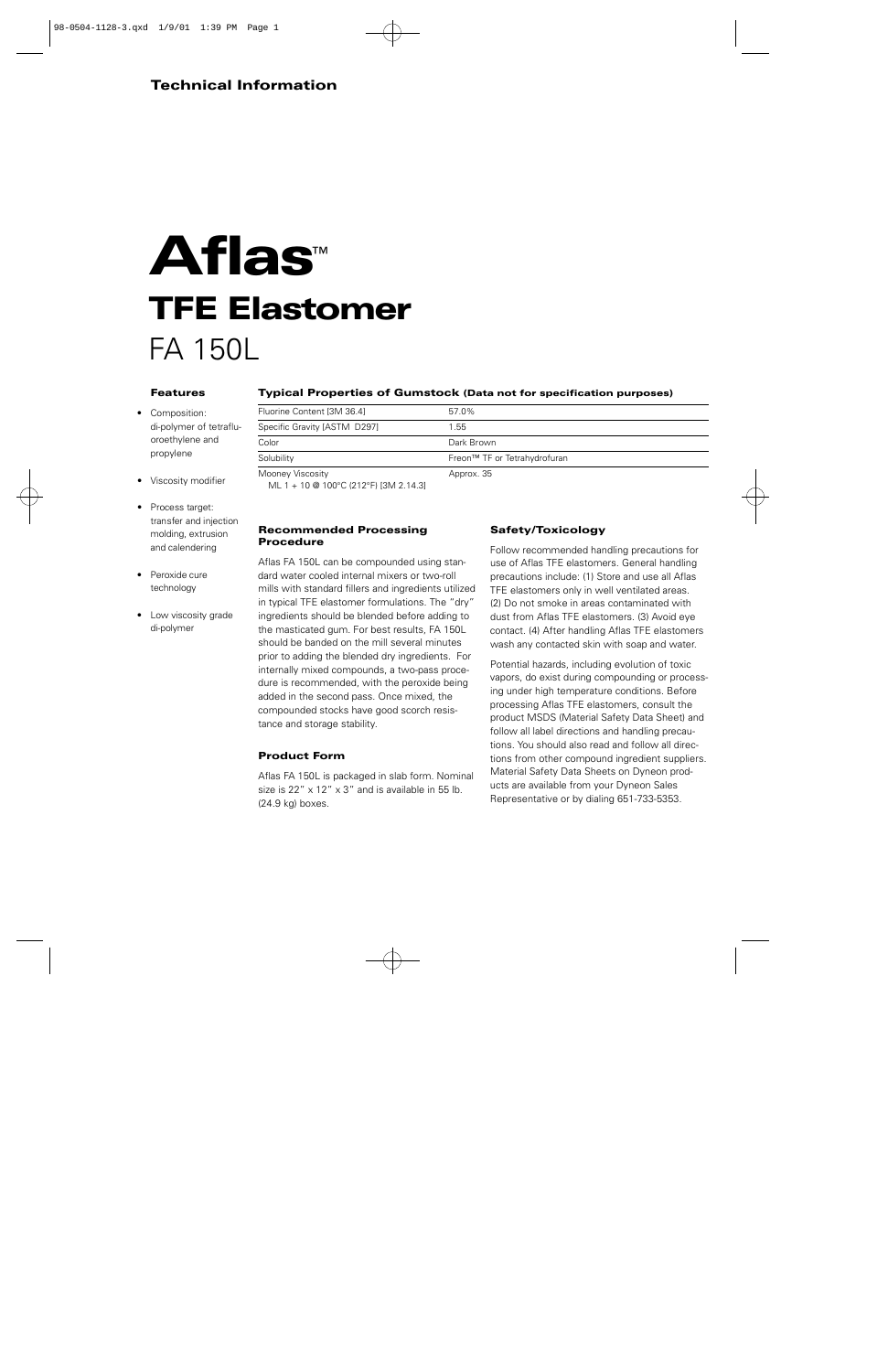#### **ISO 9002**

Aflas™ TFE elastomers are manufactured at ISO 9002 registered facilities.

#### **Typical Properties of Vulcanizate (Data not for specification purposes)**

| Compound                     | phr |  |
|------------------------------|-----|--|
| FA 150L                      | 100 |  |
| MT Black (N990)              | 25  |  |
| Triallyl Isocyanurate (TAIC) | 5   |  |
| Percadox <sup>™</sup> 14     |     |  |
| Sodium Stearate              |     |  |

#### **Typical Rheological Properties Oscillating Disk Rheometer (ODR 2000) 100 cpm, 3.0° arc, microdie, 12 minutes**

| <b>Temperature °C (°F)</b>                            | 177 $^{\circ}$ | $(350^\circ)$ |  |
|-------------------------------------------------------|----------------|---------------|--|
| ML, Minimum Torque, inch-lb (dN m)                    | 2.9            | (3.3)         |  |
| ts2, Time to 2 inch-lb rise from minimum -<br>minutes | 1.9            |               |  |
| t'50, Time to 50% cure - minutes                      | 3.9            |               |  |
| t'90, Time to 90% cure - minutes                      | 8.7            |               |  |
| MH, Maximum Torque, inch-lb (dN m)                    | 38.6           | (43.6)        |  |

#### **Typical Physical Properties [3M 125.3 and 125.17] Press Cure 10 minutes @ 177°C (350°F) Post Cure 16 hours @ 200°C (392°F)**

| Tensile, psi (Mpa)              | 1610 | (11.1) |
|---------------------------------|------|--------|
| 100% Modulus, psi (Mpa)         | 425  | (2.9)  |
| Elongation at break, %          | 350  |        |
| Hardness, Shore A (ASTM D 2240) |      |        |

#### **Compression Set, %, [ASTM D 395 Method B (O-rings)]**

| Aged 70 hours @ 200°C (392°F)     | 40 |        |
|-----------------------------------|----|--------|
|                                   |    |        |
| <b>TR10 [ASTM D 1329] °C (°F)</b> |    | (35.6) |

#### **Technical Information and Test Data**

Technical information, test data, and advice provided by Dyneon personnel are based on information and tests we believe are reliable and are intended for persons with knowledge and technical skills sufficient to analyze test types and conditions, and to handle and use raw polymers and related compounding ingredients. No license under any Dyneon or third party intellectual rights is granted or implied by virtue of this information.

#### **Important Notice:**

Because conditions of product use are outside Dyneon's control and vary widely, user must evaluate and determine whether a Dyneon product will be suitable for user's intended application before using it. **The following is made in lieu of all** express and implied warranties (including warranties of merchantabili**ty and fitness for a particular purpose): If a Dyneon product is proved to be defective, Dyneon's only obligation,** and user's only remedy, will be, at **Dyneon's option, to replace the quantity of product shown to be defective** when user received it or to refund user's purchase price. In no event will **Dyneon be liable for any direct, indirect, special, incidental, or consequential** loss or damage, regardless of legal theory, such as breach of warranty or **contract, negligence, or strict liability.**

#### © Dyneon 2000

Issued:12/00

Printed in USA 98-0504-1128-3 All Rights Reserved

Dyneon LLC 6744 33rd Street North Oakdale, MN 55128 Phone:+1 800 723 9127 +1 651 733 5353 Fax:+1 651 737 7686

#### **www.dyneon.com**

Dyneon is a trademark of Dyneon Aflas is a trademark of Asahi Glass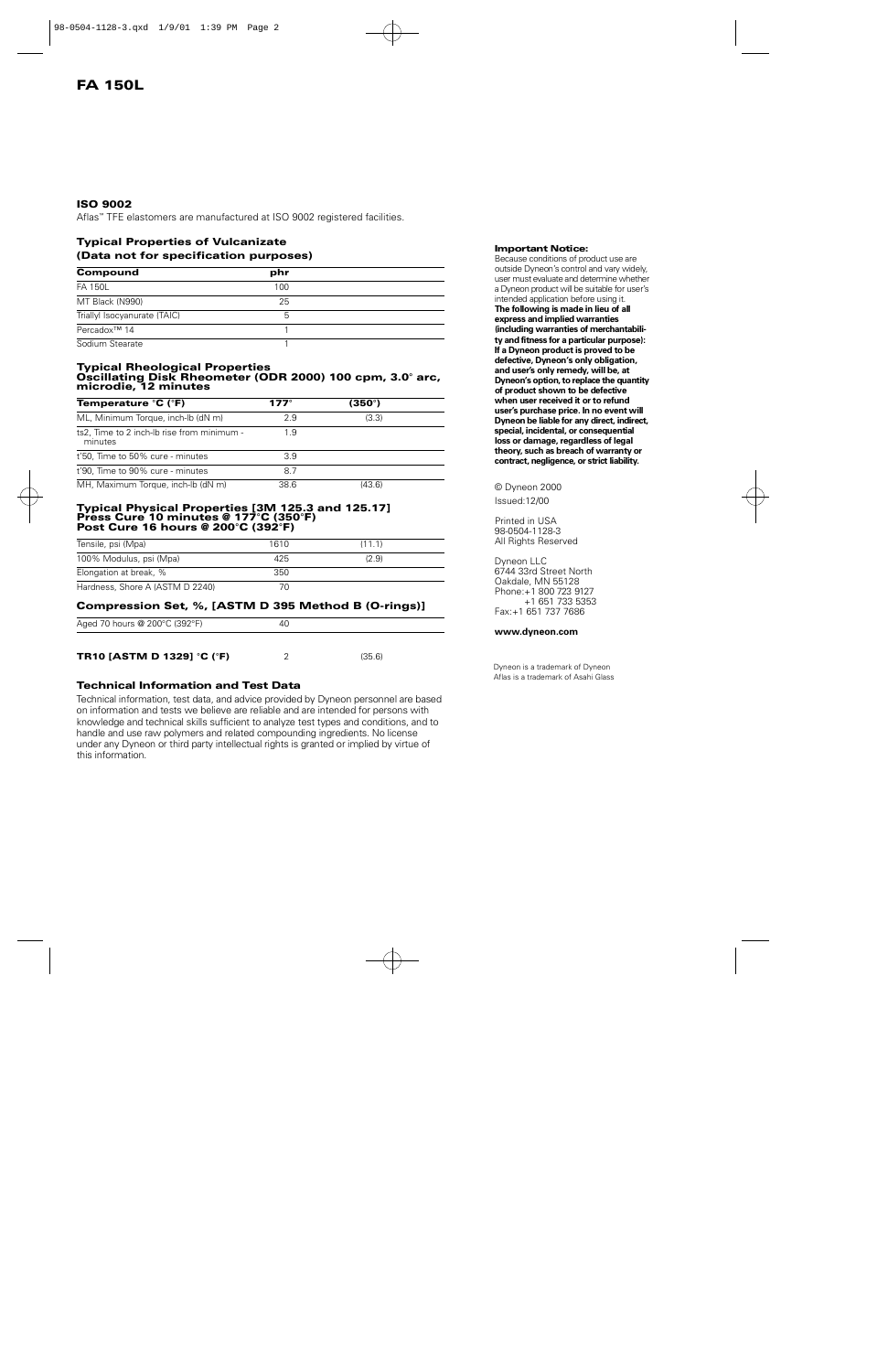AflasTM

### **AFLAS**TM **SP Applications**

- **Automotive**
- **Chemical Plant**
- **Oilfield**
- **Aerospace**
- **General Industrial Fields**

# **AFLASTMTFE Elastomer Grades**

| <b>Grade</b> | <b>ML+10 at 100°C</b><br><b>Mooney</b><br><b>Viscosity</b> | <b>Application</b>                                                                                                            |
|--------------|------------------------------------------------------------|-------------------------------------------------------------------------------------------------------------------------------|
| <b>150L</b>  | 35                                                         | Tank lining or as a viscosity modifier<br>in blends with other AFLAS <sup>TM</sup> grades.<br>Generally not used for molding. |
| <b>150E</b>  | 60                                                         | Used primarily for high speed extrusion,<br>such as wire and cable jacketing.<br>Also used for calendering.                   |
| <b>150P</b>  | 95                                                         | A general purpose grade,<br>for a wide variety of molding,<br>calendering, and extrusion.                                     |
| <b>150C</b>  | $95^{12}$                                                  | Used primarily for extrusion as wire and cable jacketing.                                                                     |
| <b>100S</b>  | $160^{1?}$                                                 | Used primarily for compression molded goods.<br>Provides the best overall physical properties.                                |
| <b>100H</b>  | $110^{1?}$                                                 | Used for compression molded goods<br>used under severe environments.                                                          |
| <b>SP</b>    | 75                                                         | Used primarily for compression molded goods.<br>Provides improved processability of 100 series.                               |
| <b>MZ201</b> | 50                                                         | A general purpose grade, for a wide variety of molding, calendering, and<br>extrusion. Low hardness is possible.              |
|              |                                                            |                                                                                                                               |

1) False Mooney value due to rotor slippage.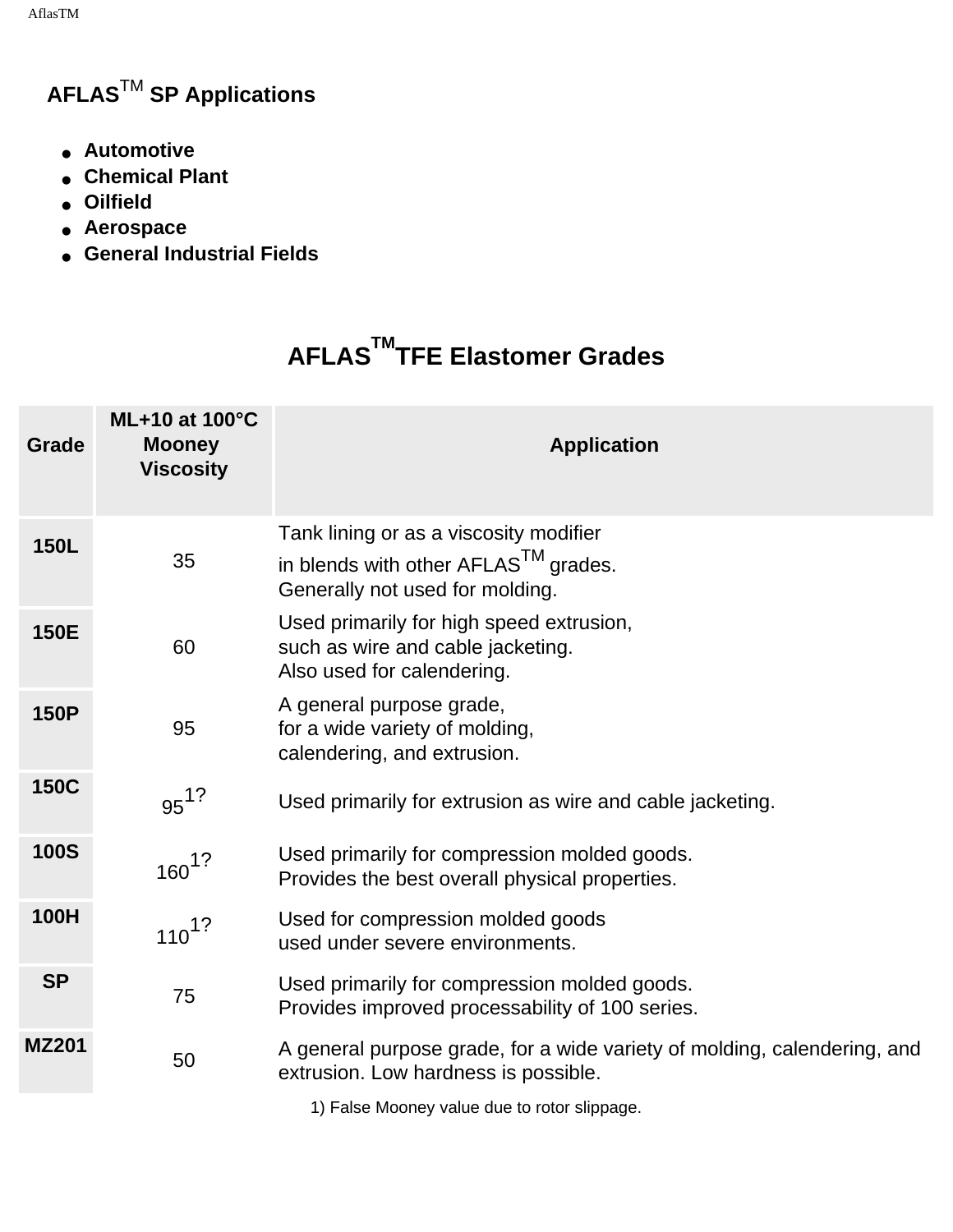# **AFLASTMTFE Elastomer: Structure and Properties**



### **Properties**

|                        | <b>Item</b>                                   | 100/150 | AFLASTM AFLASTM AFLASTM<br><b>SP</b>                     | <b>MZ201</b> |
|------------------------|-----------------------------------------------|---------|----------------------------------------------------------|--------------|
|                        | <b>Specific Gravity</b>                       | 1.55    | 1.50                                                     | 1.58         |
| <b>Raw Gum</b>         | <b>Fluorine Content</b><br>$(\% )$            | 56      | 55                                                       | 59           |
|                        | <b>Glass Transition</b><br>Temperature (°C)   | $-3$    | $-3$                                                     | $-13$        |
| <b>Vulcanization1/</b> | <b>Volume Resistivity</b><br>(V.cm)/A         |         | $3 \times 10^{16}$ $3 \times 10^{14}$ $4 \times 10^{13}$ |              |
|                        | <b>Dielectric</b><br><b>Constant at 1 kHz</b> | 3.0     | 4.0                                                      | 5.9          |

1) Non-filler Formulation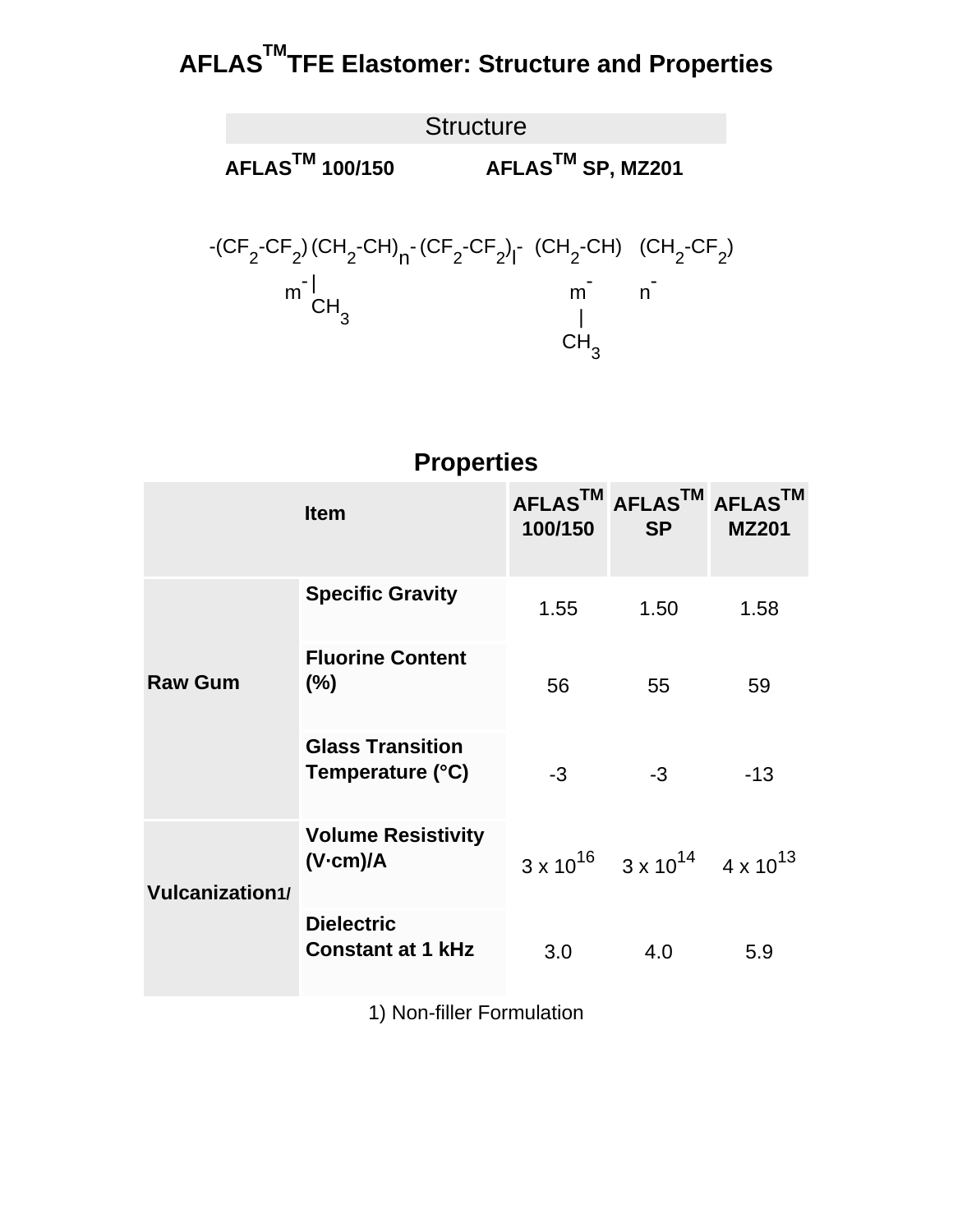## **Compounding Formulation and Mechanical Properties**

| Grade                                          |                                           | <b>100S</b> | <b>150P</b> | <b>150E</b>                 | SP <sup>2?</sup> | 200S <sup>1?</sup> | <b>MZ201</b> |
|------------------------------------------------|-------------------------------------------|-------------|-------------|-----------------------------|------------------|--------------------|--------------|
| Mooney Viscosity ML <sub>M10</sub> at<br>100°C |                                           | 160         | 95          | 60                          | 75               | 60                 | 50           |
|                                                | <b>Polymer</b>                            | 100         | 100         | 100                         | 100              | 100                | 100          |
|                                                | 1?<br><b>Peroxide</b>                     | 1           | $\mathbf 1$ | 1                           | 1                | $\mathbf 1$        |              |
|                                                | <b>Triallyl</b><br><b>Isocyanurate</b>    | 5           | 5           | 5                           | 3                | 3                  |              |
| <b>Formulation</b><br>(Rate)                   | <b>Sodium</b><br><b>Stearate</b>          | 1           | 1           | 1                           |                  |                    |              |
|                                                | <b>Calcium</b><br><b>Hydroxide</b>        |             |             |                             | 6                |                    | 3            |
|                                                | <b>Magnesium</b><br>Oxide                 |             |             |                             | 3                |                    | 3            |
|                                                | <b>MT Carbon</b><br><b>Black</b>          | 30          | 30          | 30                          | 30               | 25                 | 30           |
| <b>Vulcanization</b>                           | Press Cure: °<br>C/min                    |             |             | 170/20 170/20 170/20 170/20 |                  | 170/20             | 170/20       |
|                                                | <b>Post Cure: °</b><br>C/h                | 200/4       | 200/4       | 200/4                       | 200/4            | 200/4              | 230/24       |
|                                                | <b>Tensile</b><br>Strength:<br><b>MPa</b> | 21.0        | 18.1        | 14.6                        | 18.2             | 19.9               | 13.7         |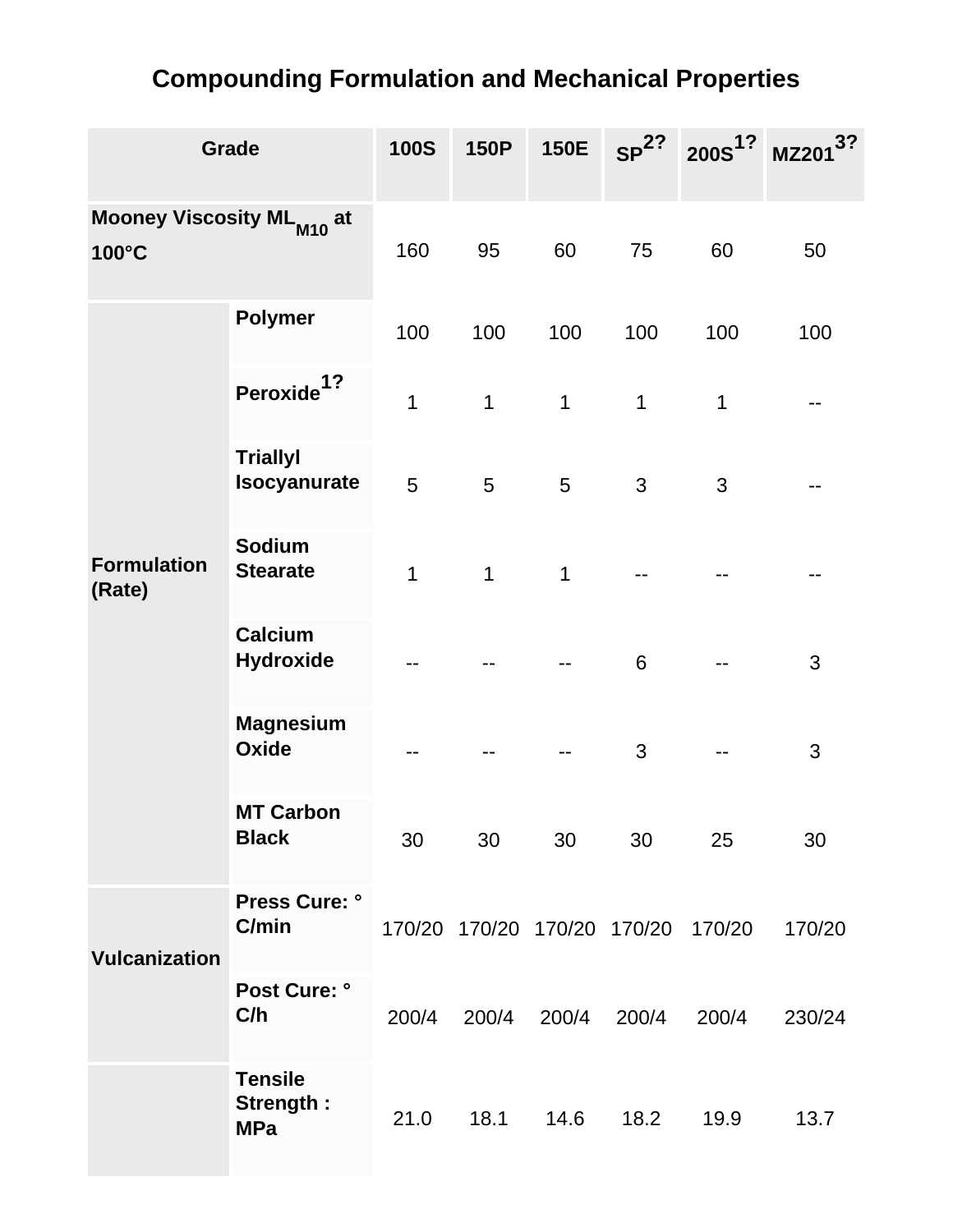|                                        | <b>Elongation:</b><br>%                                       | 320 | 260 | 300 | 220 | 190  | 210 |
|----------------------------------------|---------------------------------------------------------------|-----|-----|-----|-----|------|-----|
| <b>Mechanical</b><br><b>Properties</b> | <b>Modulus at</b><br>100%<br><b>Elongation:</b><br><b>MPa</b> | 4.5 | 4.4 | 4.0 | 7.9 | 25.9 | 6.1 |
|                                        | <b>Hardness</b><br>(Shore A)                                  | 72  | 72  | 71  | 76  | 68   | 74  |
|                                        | <b>Compression</b><br>Set %,<br>70h at 200°C                  | 26  | 29  | 32  | 30  | 25   | 30  |

1) 1,3-bis-(t-butylperoxy) diisopropyl benzene

2) & 3) Specific vulcanization promoter incorporated



### **A Newly Developed Fluoroelastomer with:**

· Improved curability

· Easy mold release

· Strong adhesion to metal (with AGC's primer) and distinguished

chemical resistance inherited from the AFLAS<sup>TM</sup> origianl polymer

Structure & Properties of AFLAS<sup>™</sup> SP

Polymer Structure

\n
$$
-(CF_2-CF_2) (CH_2-CH) (CH_2-CF_2)
$$
\n
$$
I \qquad m \qquad n
$$
\n
$$
CH_3
$$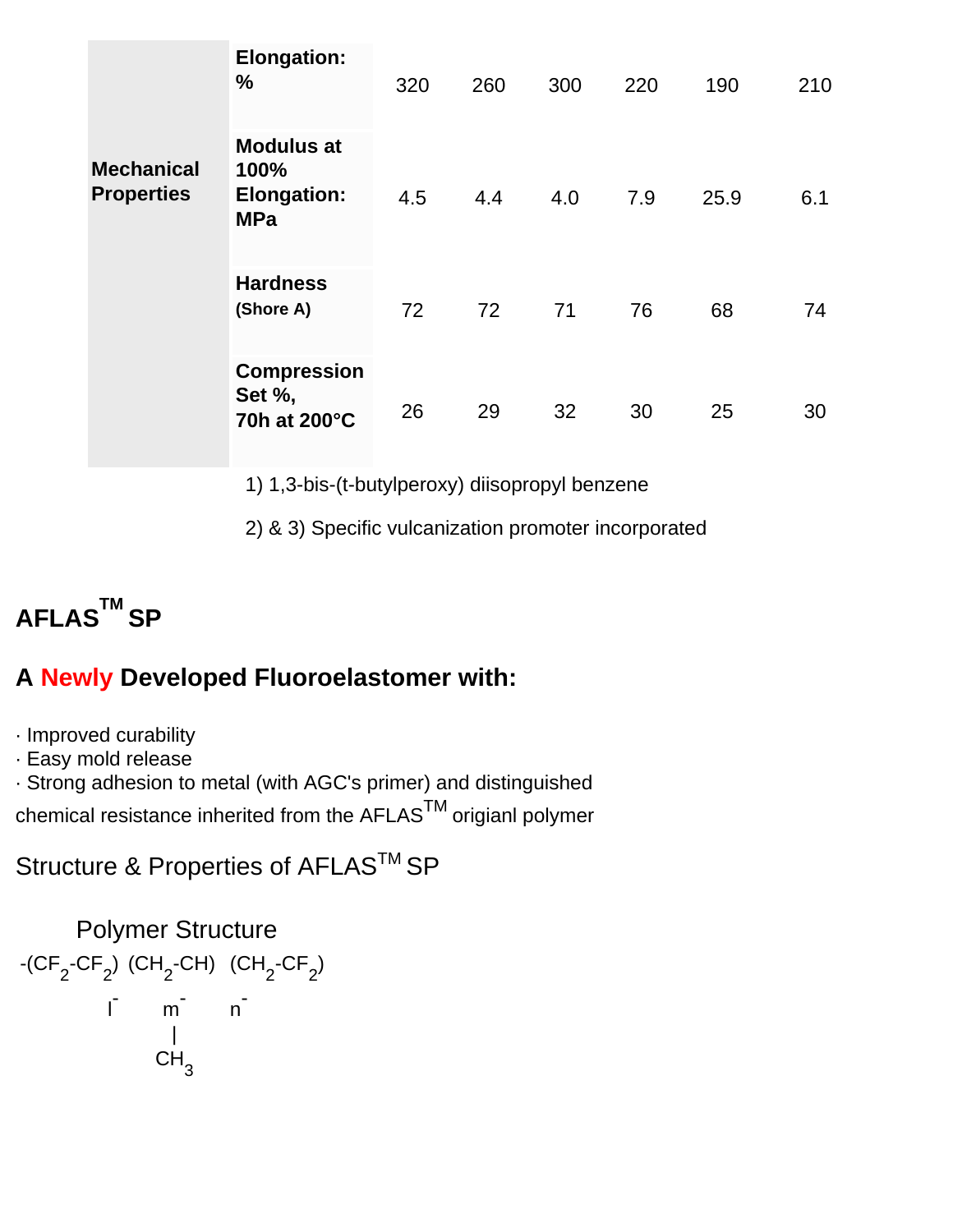### **Properties**

| <b>Specific Gravity</b>                       | 1.50     |
|-----------------------------------------------|----------|
| <b>Fluorine Content (%)</b>                   | 55       |
| <b>Mooney Viscosity</b><br>(ML 1+10 at 100°C) | 75       |
| <b>Cure System</b>                            | Peroxide |

**Typical ODR curves of AFLAS**TM **SP and 150P vulcanized by peroxide. Measured at 177°C, with a microdie, non-preheated, with oscillator frequency of 1.66Hz and 3°(as arc).**

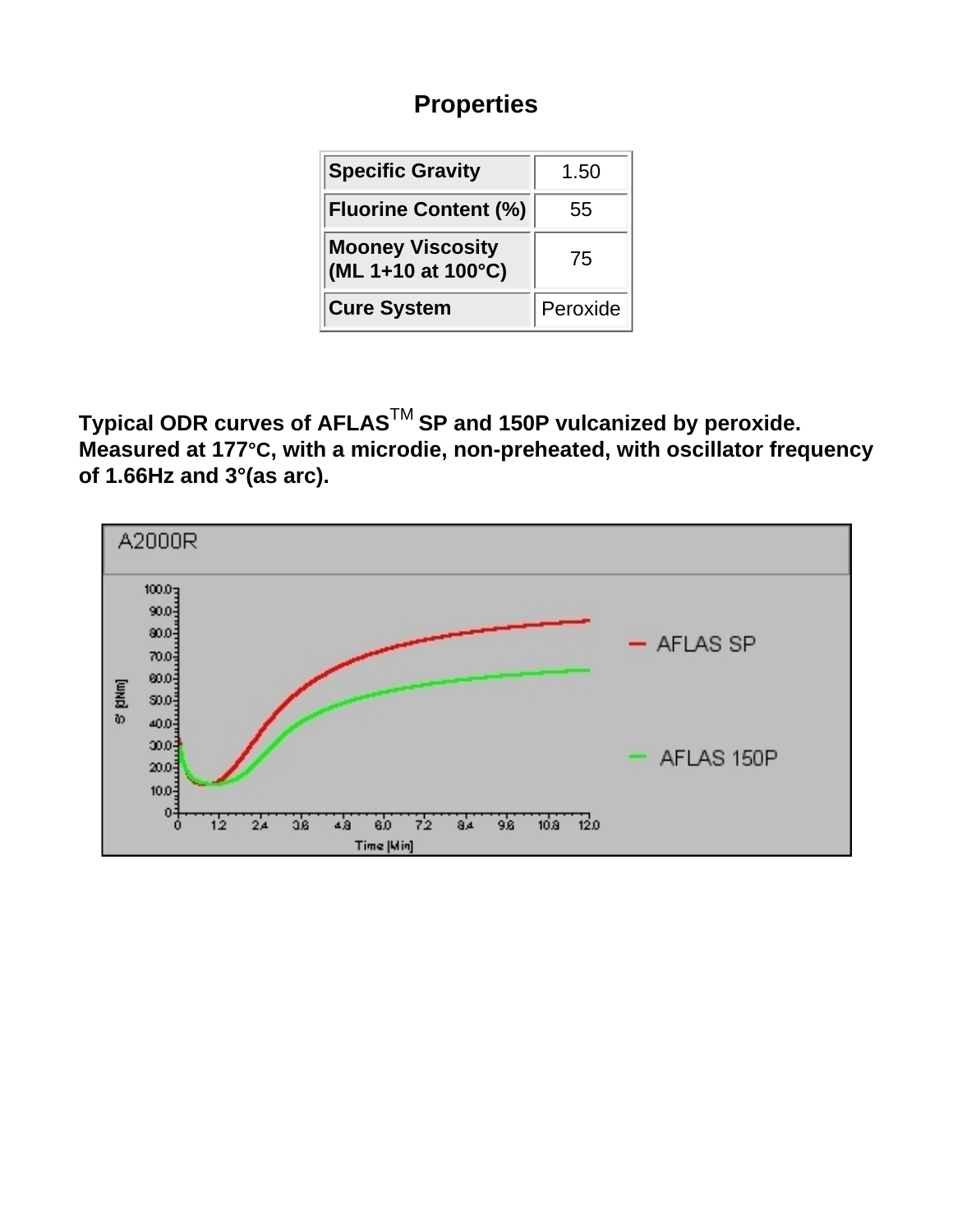#### **Oil Resistance of AFLAS TM SP**

| <b>Polymer</b>                                                                                                                                 | <b>SP</b>                | <b>150P</b>                                                                                                             | FKM <sup>1?</sup>        |
|------------------------------------------------------------------------------------------------------------------------------------------------|--------------------------|-------------------------------------------------------------------------------------------------------------------------|--------------------------|
| <b>Initial Properties</b>                                                                                                                      |                          |                                                                                                                         |                          |
| Hardness: JIS-A<br>100% Modulus: MPa<br><b>Tensile: MPa</b><br><b>Elongation: %</b>                                                            | 76<br>7.9<br>18.1<br>220 | 70<br>6.2<br>20.9<br>260                                                                                                | 70<br>2.9<br>23.7<br>350 |
| SJ-Engine Oil, 175°C×1000h                                                                                                                     |                          |                                                                                                                         |                          |
| <b>Hardness: JIS-A (Points</b><br>Changed)<br>100% Modulus: MPa (% Retained)<br><b>Tensile: MPa (% Retained)</b><br>Elongation: % (% Retained) |                          | $71(-5)$ $65(-5)$ $73(3)$<br>$7.5(-3)$ $3.8(-37)$ $3.5(20)$<br>16.5(-8) 17.9(-12) 5.1(-79)<br>180(-16) 255(-1) 145(-59) |                          |
| <b>Volume Change (%)</b>                                                                                                                       | 7.5                      | 7.3                                                                                                                     | 1.2                      |
| Gear Lube, 175°C×1000h                                                                                                                         |                          |                                                                                                                         |                          |
| Hardness, JIS-A (Points Changed)<br>100% Modulus, MPa (% Retained)<br>Tensile, MPa (% Retained)<br>Elongation, % (% Retained)                  |                          | $65(-11)$ $64(-6)$<br>$7.7(-1)$ $3.8(-37)$<br>14.4(19) 15.9(-22) 3.3(-86)<br>$200(-9)$ $260(1)$ $80(-78)$               | 8(8)                     |
| <b>Volume Change (%)</b>                                                                                                                       | 8.2                      | 5.0                                                                                                                     | 1.0                      |

1) VdF/HFP/TFE - peroxide cure